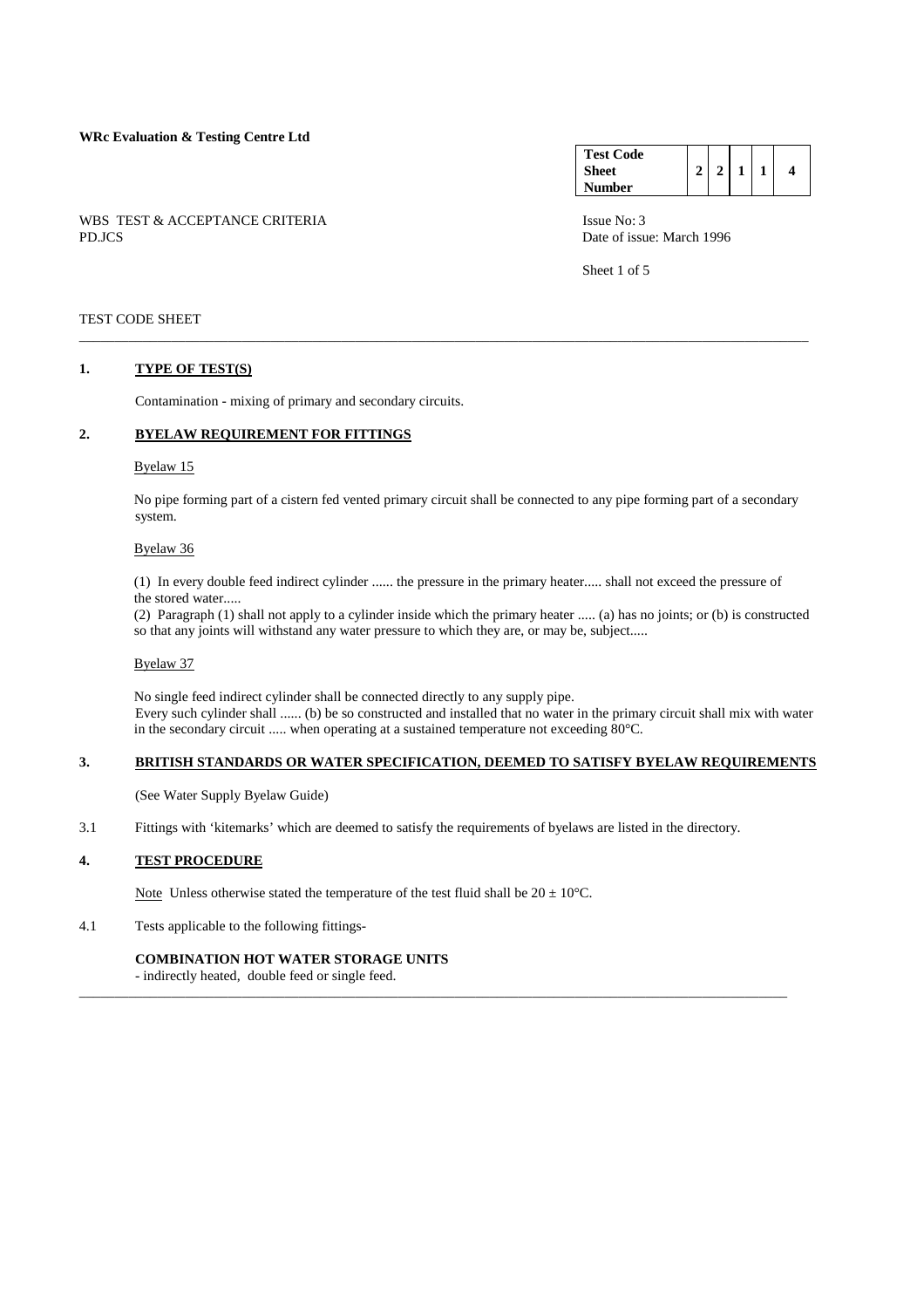| <b>Test Code</b> |  |  |   |
|------------------|--|--|---|
| <b>Sheet</b>     |  |  | 4 |
| Number           |  |  |   |

Sheet 2 of 5

### **(A) DOUBLE FEED, INDIRECTLY HEATED COMBINATION HOT WATER STORAGE UNITS**

#### TEST METHOD

 Arrange the test apparatus as shown in Figure 1, with an additional primary water feed, venting and expansion arrangement for combination units without an integral feed and expansion cistern. (Note : The additional apparatus required is indicated in Figure 1 by dotted lines).

\_\_\_\_\_\_\_\_\_\_\_\_\_\_\_\_\_\_\_\_\_\_\_\_\_\_\_\_\_\_\_\_\_\_\_\_\_\_\_\_\_\_\_\_\_\_\_\_\_\_\_\_\_\_\_\_\_\_\_\_\_\_\_\_\_\_\_\_\_\_\_\_\_\_\_\_\_\_\_\_\_\_\_\_\_\_\_\_\_\_\_\_\_\_\_\_\_\_\_\_\_\_\_

 Use a circulator into which a thermostatically controlled 3KW electric immersion heater is screwed. Use sufficient 28mm copper tube and connections to connect the circulator to the combination unit to be tested which shall be positioned with its base not less than 900mm and not more that 1200mm above the floor level. Ensure that the total content of the circulator and the pipework does not exceed 5 litres.

 Use two suitable thermometers, one (thermometer "T") positioned in the water in the feed cistern and the other (thermometer "S") at the hot water draw-off tap "G".

 Fill the combination unit to be tested and the whole apparatus with water from the main cold water storage tank. Place the loose cover on the cistern. Where the combination unit to be tested does not have an integral primary feed and expansion cistern, fill the primary system to the bottom of the expansion cistern. Switch on the immersion heater and adjust the thermostat to give a water temperature not exceeding 80°C on thermometer "S". Switch off the immersion heater and drain the complete apparatus of water.

 Dissolve approximately 0.5g of fluorescent dye in 0.3 litres of water and introduce it into the primary feed and expansion cistern. Refill the combination unit and apparatus to the correct water level as described above. Add 4 litres of water to the primary feed and expansion cistern and leave the whole apparatus for a minimum period of 12 hours in a room at a temperature of  $20 \pm 5^{\circ}$ C.

Switch on the immersion heater and at the end of an 8 hour  $\pm$  15 mins period draw off 5% of the hot water storage capacity from the hot water draw-off tap "G", at a continuous rate of between 10 litres/min and 20 litres/min, and again record the temperature. Repeat this procedure until 70% of the capacity has been drawn off. Allow the combination unit to reheat and remain heating over a 20 hour period, after which disconnect the immersion heater thermostat to enable the primary water to boil. Allow the primary water to boil continuously for  $30 \pm 5$  minutes and then switch off the immersion heater. After a further 24 hours draw off 70% of the hot water capacity. Examine the water drawn off for any trace of dye as an indication of the mixing of primary and secondary water.

### **5. ACCEPTANCE CRITERIA**

At the conclusion of the test the water drawn off shall show no traces of the fluorescent dye colouring.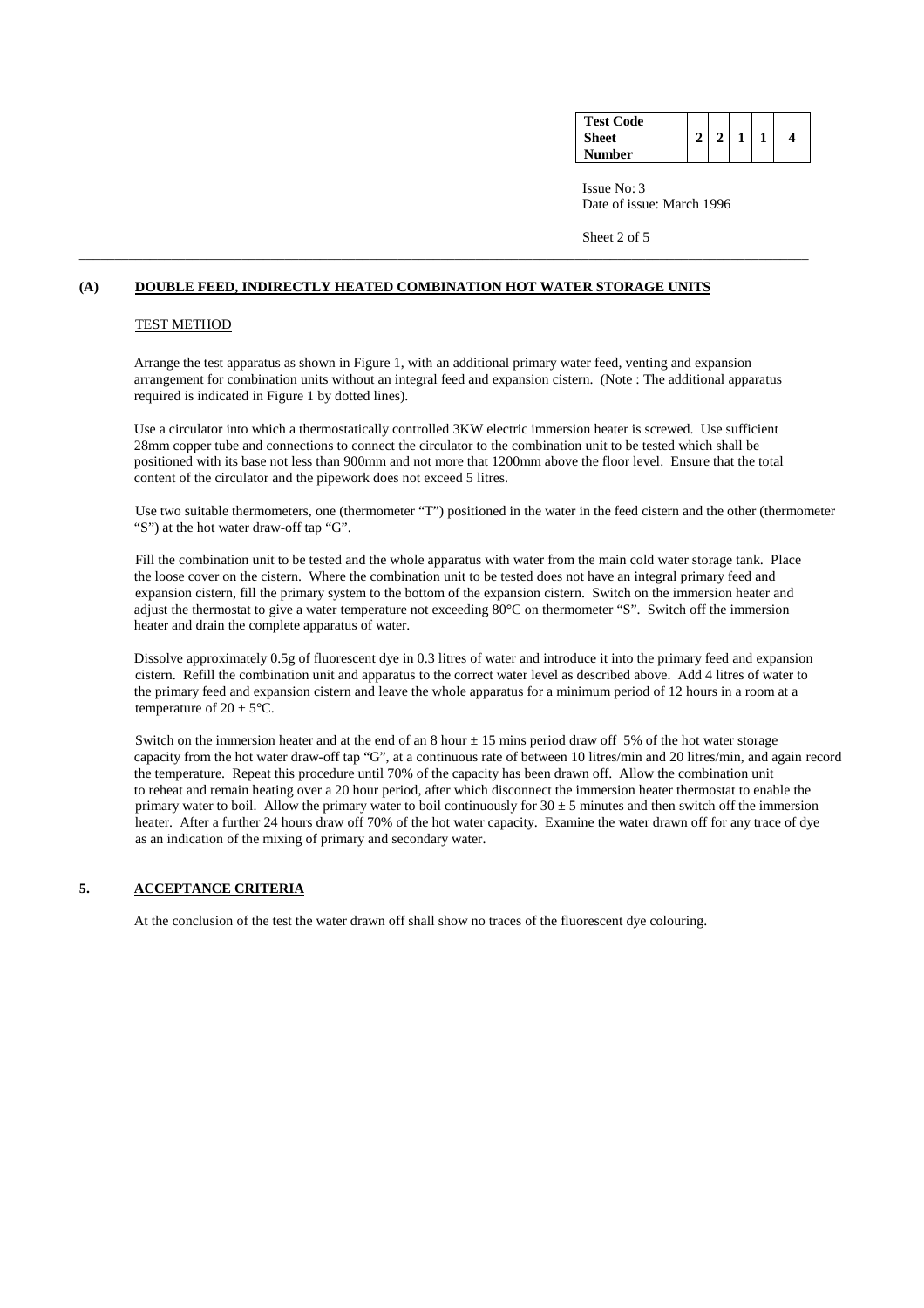| <b>Test Code</b> |  |  |   |
|------------------|--|--|---|
| <b>Sheet</b>     |  |  | 4 |
| Number           |  |  |   |

Sheet 3 of 5

\_\_\_\_\_\_\_\_\_\_\_\_\_\_\_\_\_\_\_\_\_\_\_\_\_\_\_\_\_\_\_\_\_\_\_\_\_\_\_\_\_\_\_\_\_\_\_\_\_\_\_\_\_\_\_\_\_\_\_\_\_\_\_\_\_\_\_\_\_\_\_\_\_\_\_\_\_\_\_





Ť

Alternative type of combination unit A

 $\hat{\epsilon}_i$ 

All dimensions are in millimetres.

NOTE. The dotted lines indicate additional apparatus required for testing double feed indirect combination units (see appendix B).

Figure 1. Layout of testing apparatus for direct and double feed indirect combination units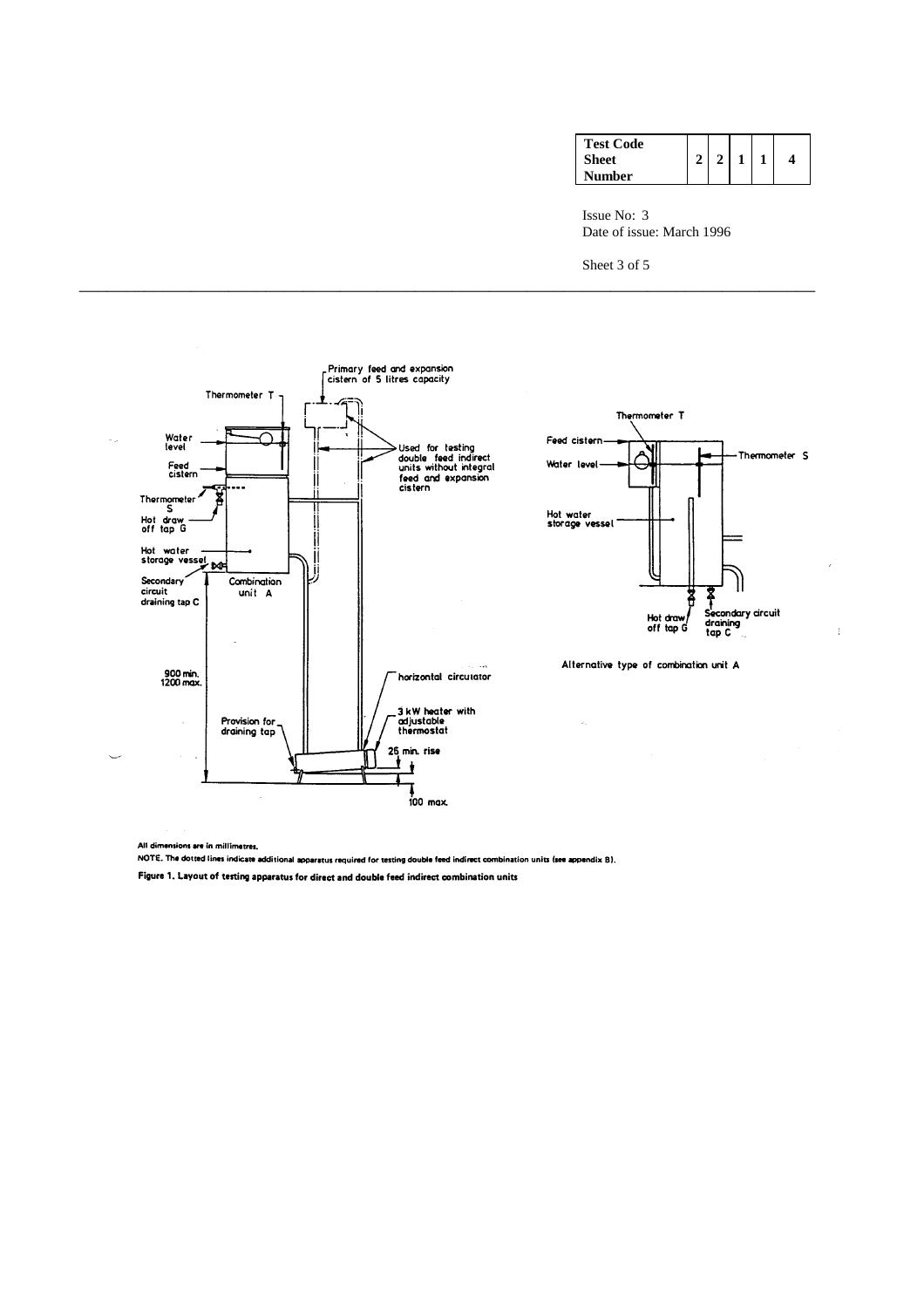| <b>Test Code</b> |  |  |   |
|------------------|--|--|---|
| <b>Sheet</b>     |  |  | 4 |
| Number           |  |  |   |

Sheet 4 of 5

# **(B) SINGLE FEED, INDIRECTLY HEATED COMBINATION HOT WATER STORAGE UNITS**

\_\_\_\_\_\_\_\_\_\_\_\_\_\_\_\_\_\_\_\_\_\_\_\_\_\_\_\_\_\_\_\_\_\_\_\_\_\_\_\_\_\_\_\_\_\_\_\_\_\_\_\_\_\_\_\_\_\_\_\_\_\_\_\_\_\_\_\_\_\_\_\_\_\_\_\_\_\_\_\_\_\_\_\_\_\_\_\_\_\_\_\_\_\_\_\_\_\_\_\_\_\_\_

(Derived from BS 3198)

### TEST METHOD

Arrange the apparatus as shown in Figure 2. Connect the single feed combination unit "A" to a cylinder "B" by means of 28mm size copper tube to facilitate good thermosyphonic circulation. Provide cylinder "B" with a thermostatically controlled 3KW immersion heater, a thermometer "R" to measure the primary water temperature and a valve arrangement "E" and "F" as shown, to enable fluorescein dye to be added. Place a thermometer "T" in the feed cistern.

Fill the entire system with cold water from the main cold water storage tank through the feed cistern, ensuring that taps "C". "D" and valve "E" are closed. Switch on the heater for sufficient time to enable the thermostat in cylinder "B" to be adjusted so that the primary water temperature at the top of cylinder "B" as indicated by thermometer "R" does not exceed 80°C.

 Switch off the heater, close the cold water supply to the float operated valve, and drain off the secondary and primary waters through taps "C" and "D" respectively.

 After closing taps "C", "D" and "E", refill the system through the float operated valve direct from the main cold water storage tank and ensure that the feed water does not exceed 16°C. Leave the apparatus when filled to the correct water level for a minimum period of 12 hours in a room at a temperature of  $20 \pm 5^{\circ}$ C, and then switch on the heater and leave in operation for 8 hours  $\pm$  15 mins. Introduce approximately 1g of powdered fluorescein dye into cylinder "B" through the open valve "F" (with valve "E" remaining closed) and then by closing valve "F" and opening valve "E". Allow the system to cool over a period of not less than 72 hours. Switch on the heaters and leave in operation for a further 8 hours  $\pm 15$  mins.

 Do not draw off or add water during this period of the test, but immediately afterwards draw off 5% of the hot water storage capacity from the hot water draw off tap "G", at a continuous rate of between 10 litres/min. and 20 litres/min. Repeat this procedure until 70% of the capacity has been drawn off. Examine the water drawn off for any trace of dye as an indication of the mixing of primary and secondary waters.

# **5. ACCEPTANCE CRITERIA**

At the conclusion of the test the water drawn off shall show no traces of the flourescein dye colouring.